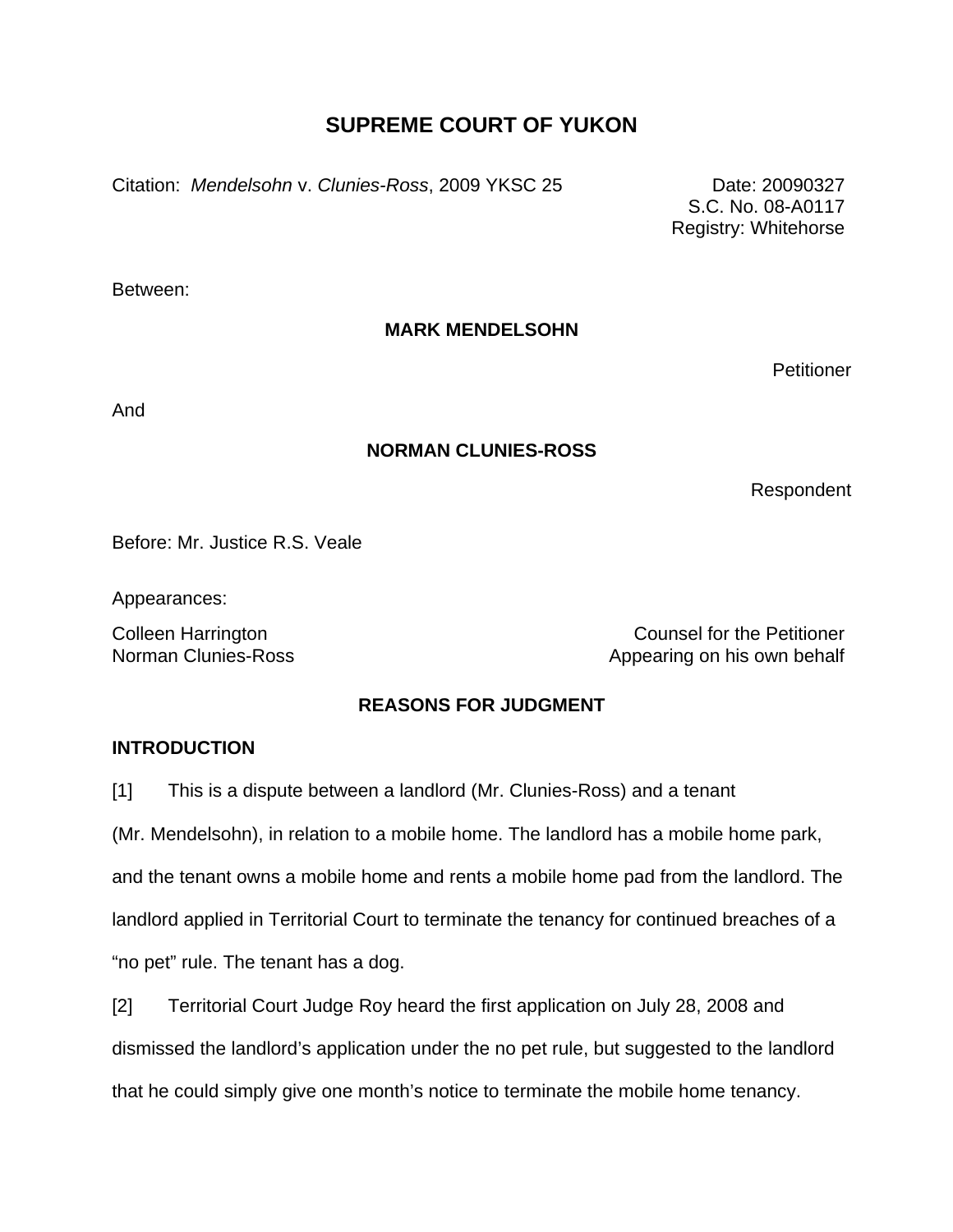[3] Territorial Court Judge Cozens heard the landlord's second application on September 5, 2008, and dismissed the 30-day notice application but terminated the mobile home tenancy under the no pet rule.

[4] The tenant applies to this Court to set aside the decision of Judge Cozens on the ground that he purported to decide the landlord's application on the substantial breach of the no pet rule; the issue which had already been decided and dismissed by Judge Roy. There is no application to set aside Judge Roy's decision. There is no appeal provision in the *Landlord and Tenant Act*, R.S.Y. 2002, c. 131, (the "*Act*").

#### **Law of Mobile Home Tenancies**

[5] I am going to begin by summarizing the law of mobile home tenancies because it will clarify the issues decided in the Territorial Court. I must stress that the law of mobile home tenancy agreements is different in one significant respect from the law that applies to regular residential tenancy agreements: there is a 12-month notice requirement to terminate a mobile home tenancy agreement without cause. This is because of the fact that the mobile home must be sold or removed from the land upon termination and located elsewhere, a somewhat expensive undertaking.

[6] The law for mobile home tenancies as it relates to this application is found in the *Act*, as follows:

1. the landlord is permitted to make rules concerning the tenancy both before and after the tenancy agreement is made. When they are made after the tenancy agreement they must be reasonable and conform to the purposes set out in the *Act* (ss.77(1) and (2));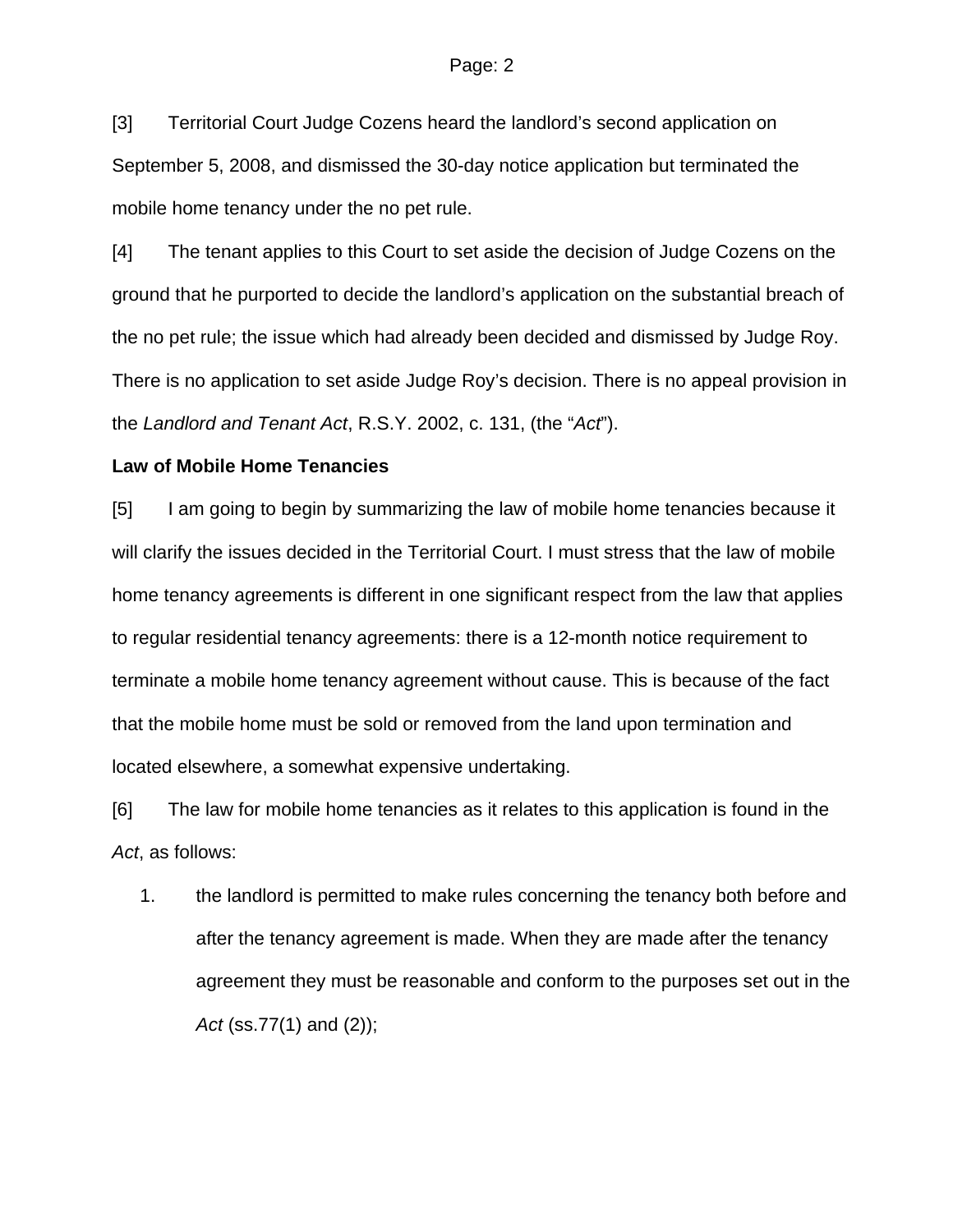- 2. rules that are made after the tenancy agreement is made must be clear, apply to all tenants, not substantively modify the tenancy agreement and the tenant must be give reasonable notice of the rule in writing (s. 77(3));
- 3. unlike the usual one month's notice to terminate a monthly residential tenancy, the landlord must give 12 months' notice to terminate a mobile home tenancy without cause (s. 90(3));
- 4. in addition, a mobile home tenancy cannot be terminated in the months of December, January or February (s. 90(4));
- 5. however, when there is a "substantial breach" of a tenancy agreement, the landlord may give 14 days' notice to terminate or apply to a judge for an order terminating the tenancy agreement (s. 93(1));
- 6. "substantial breach" includes specified tenant obligations in s. 76(2) or a series of breaches, the cumulative effect of which is substantial (s. 93(2)).

### **Judge Roy's Decision**

[7] On July 28, 2008, Judge Roy found that the landlord had written the tenant in April 2008, giving the tenant until May 15, 2008 to remove all dogs from his residence. The tenant did not comply. The landlord wrote the tenant again on June 24, 2008, to inform the tenant that the mobile home tenancy would be terminated in 14 days. When the tenant refused to vacate, the landlord applied to Judge Roy to order the termination of the tenancy under s. 93(1)(a); the substantive breach provision.

[8] After hearing the affirmed evidence of the landlord and the tenant, Judge Roy found that the tenancy agreement concerning the mobile home was not signed by either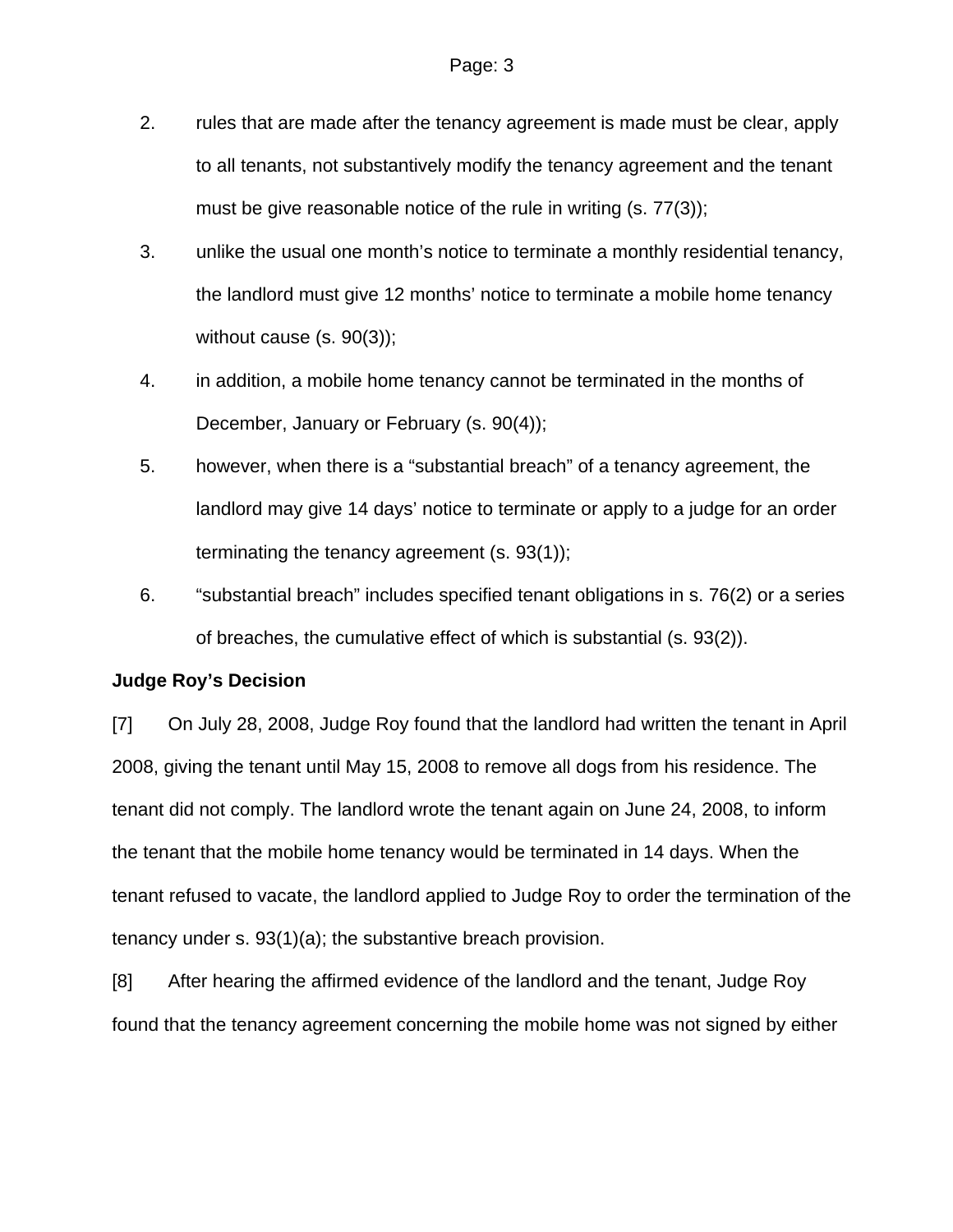#### Page: 4

the landlord or the tenant. He also found that Schedule "B", the Rules and Regulations,

had not been signed. Paragraphs 11 and 12 of the Rules and Regulations read:

"11. The Tenant acknowledges that no pets are allowed unless previous management granted permission prior to January 1, 1988.

12. The Tenant acknowledges that noisy or unruly pets or those that cause complaints will not be allowed to remain. If the Tenant does not cooperate, an eviction notice will follow."

[9] Judge Roy dismissed the landlord's application on the issue of the tenant's dog.

Unfortunately, the clerk's notes indicate simply that "the tenant does not have to leave but

can serve a new notice without cause for terminating the tenancy." The Court Order of

Judge Roy filed November 24, 2008, did not reveal the basis for allowing the tenant to

stay at the premises. However, the Reasons for Judgment of Judge Roy, transcribed at

the request of this Court on January 12, 2009, specifically denied the application as it

related to the dog issue at paras. 8 and 9 as follows:

When there is a monthly rent paid we consider that a verbal lease on a monthly basis and, as such, can be terminated by a month notice. So that is what I have said this morning, that it was a fragile situation for the tenant and for the landlord, because with a month notice the lease can be terminated. So this is why I invited you to try to find an agreement, because on the specific reason regarding dogs in the schedule, it is mentioned, this specific condition, but it has never been signed, this Schedule "B", by neither party. So I cannot receive your application, sir, on the specific condition regarding dogs, even though it has been recognized by the tenant that he has got the dog. He is asking, well, to be treated fairly. I will not comment on that. I will just mention that there are other dogs; that is what he mentioned, but I will not go further on this specific condition regarding dogs.

So while on the specific application to terminate the lease because of dogs, if the schedule would have been signed by the tenant the situation would have been different regarding the same facts concerning the dogs. It has not been signed,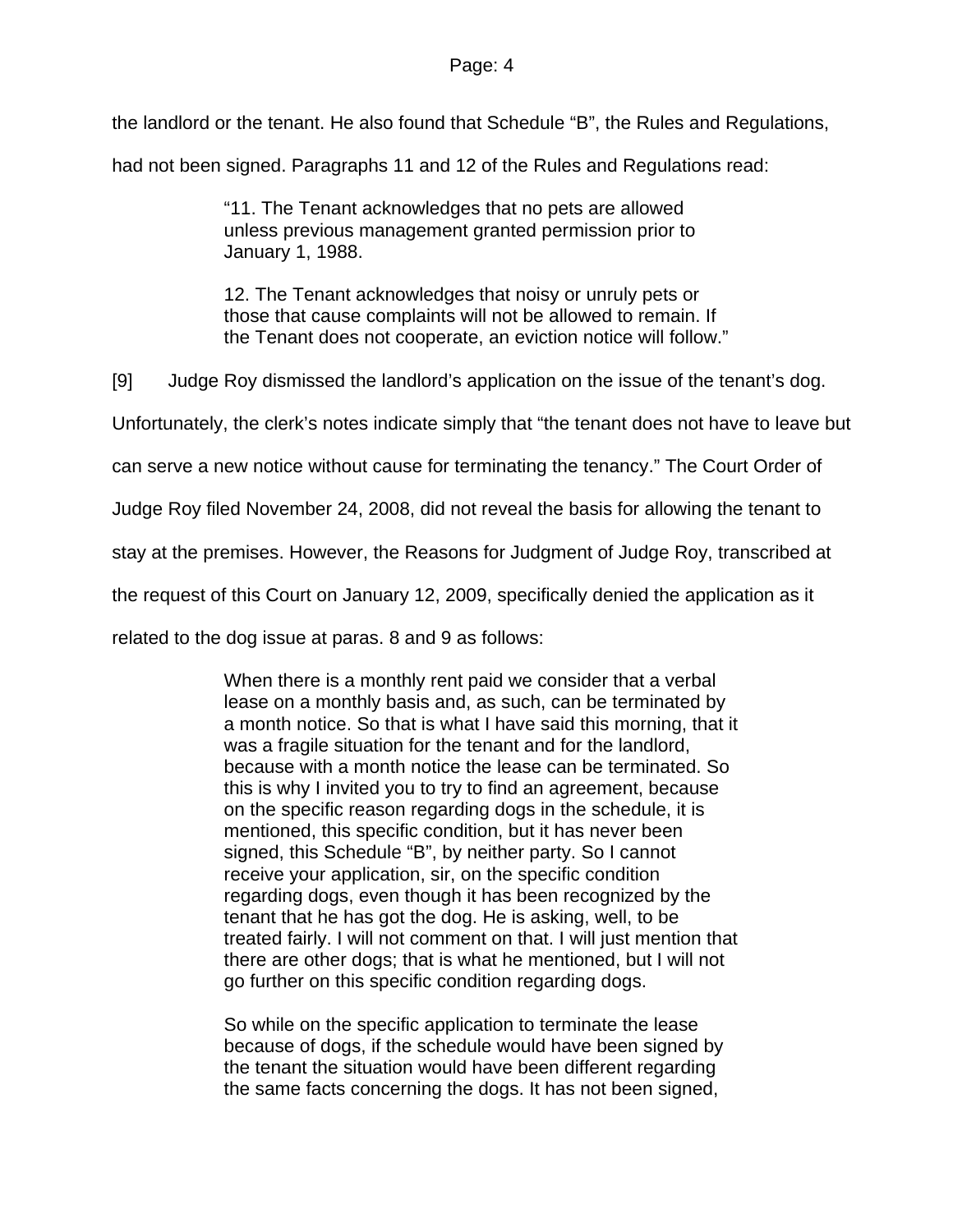but there is a lease, though. There is a lease even though it is not written, and this lease is a monthly lease that can be terminated with a month notice. So you understand that this is a fragile situation and if the landlord decides to give you a notice today, the lease will be terminated in a month, and that in a month, you will have to go elsewhere.

[10] Judge Roy's ruling is contrary to the 12-month notice provision for terminating

mobile home tenancies found in s. 90(3) of the *Act*.

[11] There is no provision in the *Act* to appeal Judge Roy's decision nor is there any

provision that relates specifically to judicial review.

# **Judge Cozens' Decision**

[12] On September 5, 2008, Judge Cozens heard the application of the landlord to

terminate the mobile home tenancy on one month's notice and on the breach of the pet

rule. The landlord's affidavit simply repeated his affidavit filed before Judge Roy and

included the following at para. 6:

THAT as shown on Exhibit "B" throughout the term of this tenancy the Tenant has persistently defaulted in abiding by Prospect Trailer Park Ltd. Rules and Regulations regarding dogs.

[13] The transcript of the hearing indicates that there was no sworn evidence given but rather oral submissions were made by the landlord, tenant and a friend of the tenant on the subject of the dog and the no pet rule. Judge Cozens did not have the benefit of Judge Roy's Order filed November 24, 2008, or his Reasons for Judgment filed January 12, 2009.

[14] Judge Cozens concluded that the tenant had reasonable notice that he could not have a dog and decided that the fact that the tenant had a dog constituted a substantial breach of the mobile home tenancy.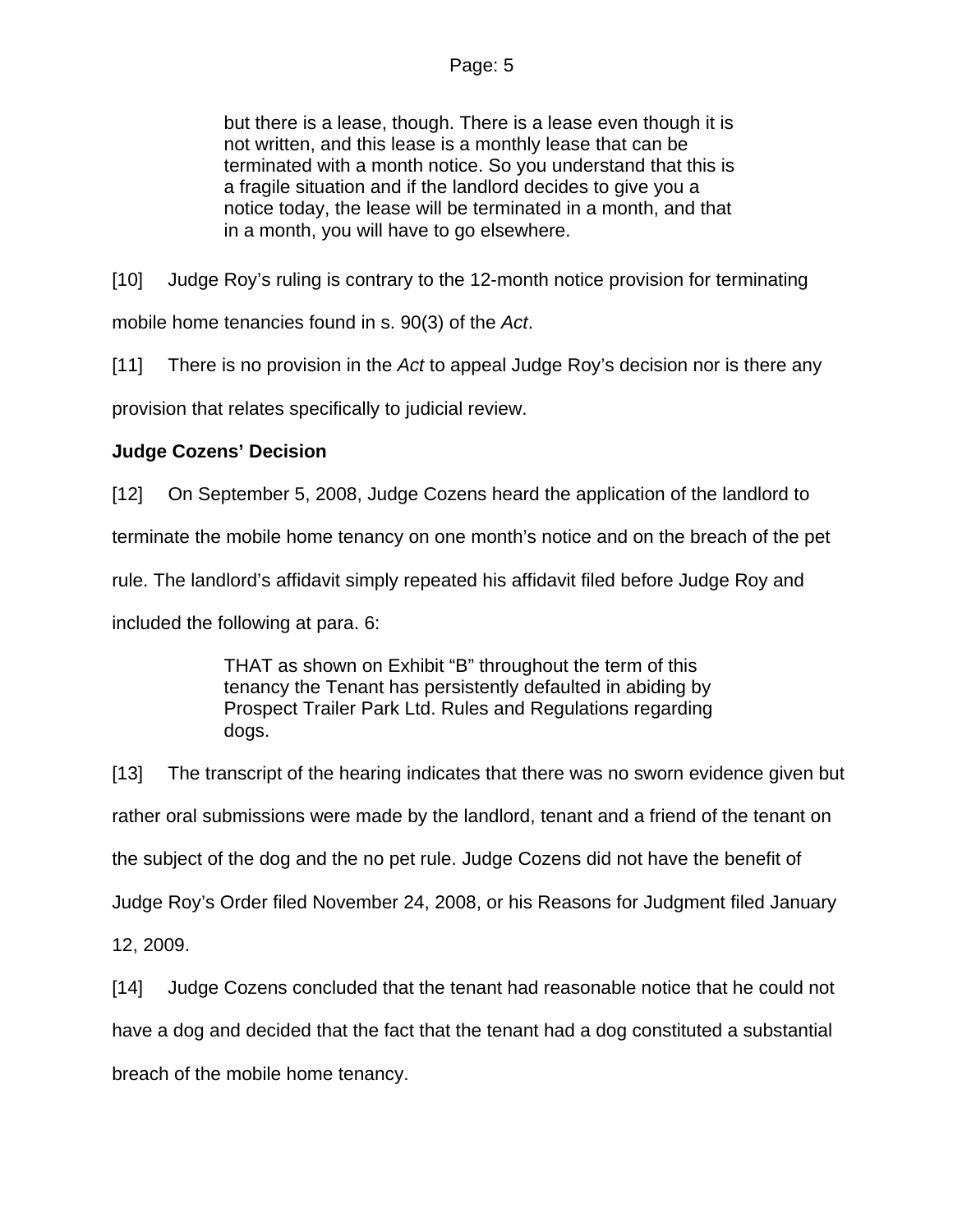[15] Judge Cozens terminated the tenancy as of September 30, 2008. In response to

the tenant's submission that one year's notice was required, he stated:

Well, it is irrelevant if the termination is simply going to be on the basis of notice, but frankly I am looking at – we have two applications. One application was here on the 28th; it was dealing with a substantial breach. The evidence we got today, the position of the landlord is the whole reason he was told on the 28th to go and bring back another notice. But frankly, the agreement itself is binding even though it is not signed, and I expect that was part of the basis for the July 28th decision, it is the uncertainty about your awareness or your knowledge of the agreement. We are dealing with a substantial breach of the tenancy agreement. That is the basis.

The *Landlord and Tenant Act* is relevant if he were just to say, "Oh, I just want him out because I want my relatives to move into the place." Well, that is a year, right, and there is no way around that year in that kind of a case. But he is alleging, or he brought a position, and the evidence is clear that there has been a fundamental breach of the tenancy agreement which allows him, on 14 days notice, to terminate the tenancy. You have had more than 14 days notice. I could arguably have terminated the tenancy tomorrow but the landlord is allowing to the end of the month, at least."

[16] There is no doubt that Judge Cozens made his decision on the substantial breach

issue based on the no pet rule which had already been decided by Judge Roy.

### **The Law of Judicial Review**

[17] The tenant applied in this court to set aside the judgment of Cozens T.C.J. on the basis that it is *res judicata*, which means that the issue of substantial breach of the mobile home tenancy agreement had already been litigated and decided by Judge Roy. It was final and could not be decided again by Judge Cozens. I might add that Judge Cozens did not hear any sworn or affirmed evidence, although that is not the basis on which the application has been brought.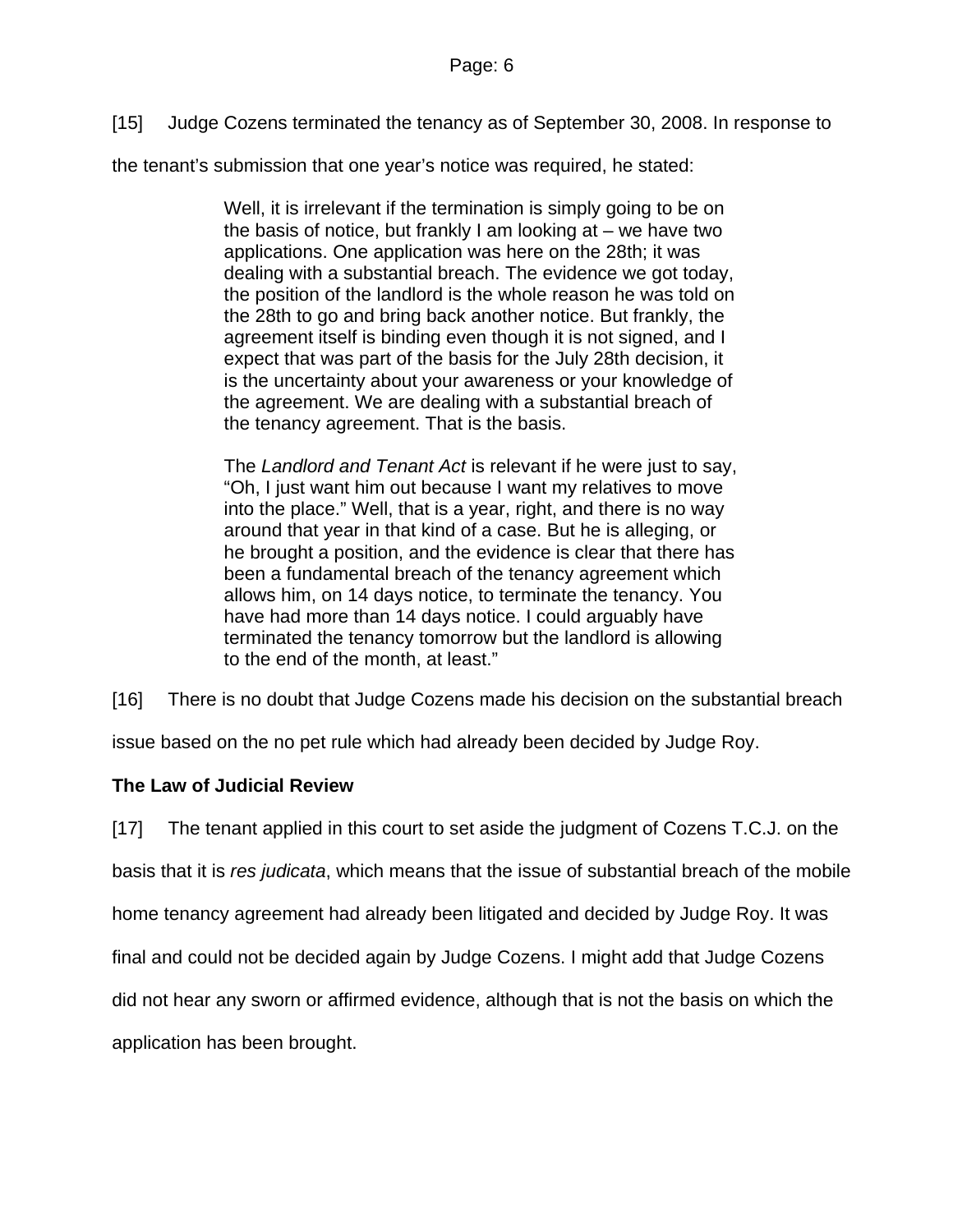[18] There is no appeal provision in the *Act* from the decision of Judge Cozens. The tenant comes before this Court by way of an application for *certiorari*, asking this Court to set aside Judge Cozens' decision because he did not have the jurisdiction to hear an application already heard and decided by Judge Roy.

[19] It is well established that judges of the Supreme Court of Yukon, appointed under s. 96 of the *Constitution Act, 1867*, have the jurisdiction to hear applications of *certiorari*  to review decisions of Territorial Court judges. See *R.* v. *Skogman*, [1984] 2 S.C.R. 93 and *R.* v. *Russell*, 2001 SCC 53.

[20] In *Danyluk* v. *Ainsworth Technologies Inc.*, 2001 SCC 44, the Supreme Court of Canada discussed the use of estoppel to preclude an unsuccessful party from relitigating a matter in the courts that had already been litigated before an administrative tribunal. The principle that had been developed to deal with a situation of relitigation is the doctrine of estoppel, which has two forms: cause of action estoppel and issue estoppel. The doctrine was originally established to deal with prior court proceedings and has subsequently been extended to apply to prior administrative board hearings as in *Danyluk* v. *Ainsworth Technologies Inc.*, at paras. 20 and 21.

[21] In my view, the case at bar involves a question of issue estoppel; the precise issue being whether the landlord could terminate the mobile home tenancy on the ground that the tenant was in substantial breach of the no pet rule.

[22] The preconditions for the application of issue estoppel were set out by Dickson J. in *Angle* v. *Minister of National Revenue*, [1975] 2 S.C.R. 248 at 254:

- (1) that the same question has been decided;
- (2) that the judicial decision which is said to create the estoppel was final; and,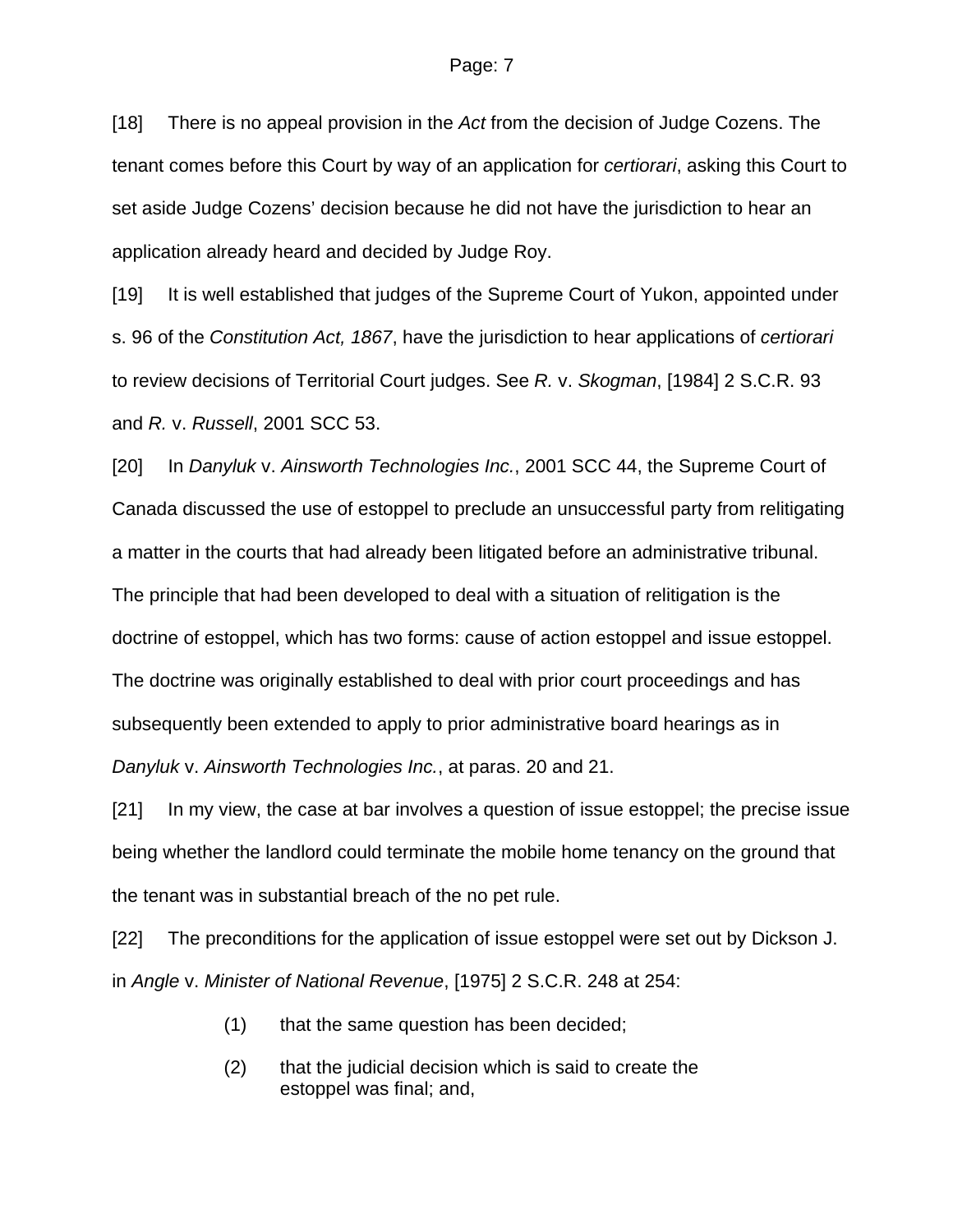(3) that the parties to the judicial decision or their privies were the same persons as the parties to the proceedings in which the estoppel is raised or their privies.

[23] Under the first question as to whether the same question has been decided,

Binnie J. stated at para. 54 of *Danyluk* v. *Ainsworth Technologies Inc*, *supra*:

… Issue estoppel simply means that once a material fact such as a valid employment contract is found to exist (or not to exist) by a court of tribunal or competent jurisdiction, whether on the basis of evidence or admissions, the same issue cannot be relitigated in subsequent proceedings between the same parties. The estoppel, in other words, extends to the issues of fact, law, and mixed fact and law that are necessarily bound up with the determination of that "issue" in the prior proceeding.

[24] However, Binnie J. also note at para. 42 that, even though the preconditions to

estoppel were met, a court may still exercise a discretion to refuse to apply estoppel. The

court found the discretion to be "very limited" in the context of court proceedings but

necessarily broader in relation to decisions of administrative tribunals. As stated by Finch

J.A., as he then was, in *British Columbia (Minister of Forests)* v. *Bugbusters Pest* 

*Management Inc.* (1998), 50 B.C.L.R. (3d) 1 (C.A.) at para 32:

… The doctrine of issue estoppel is designed as an implement of justice, and a protection against injustice. It inevitably calls upon the exercise of a judicial discretion to achieve fairness according to the circumstances of each case.

[25] The list of factors to consider in the exercise of this discretion is open and I have

been guided by those listed in *R.* v. *Consolidated Maybrun Mines Ltd.,* [1998] 1 S.C.R.

706 and *Minott* v. *O'Shanter Development Co.* (1999), 42 O.R. (3d) 321 (C.A.). In the

latter case, Laskin J.A. discussed the public policy issue at para. 50: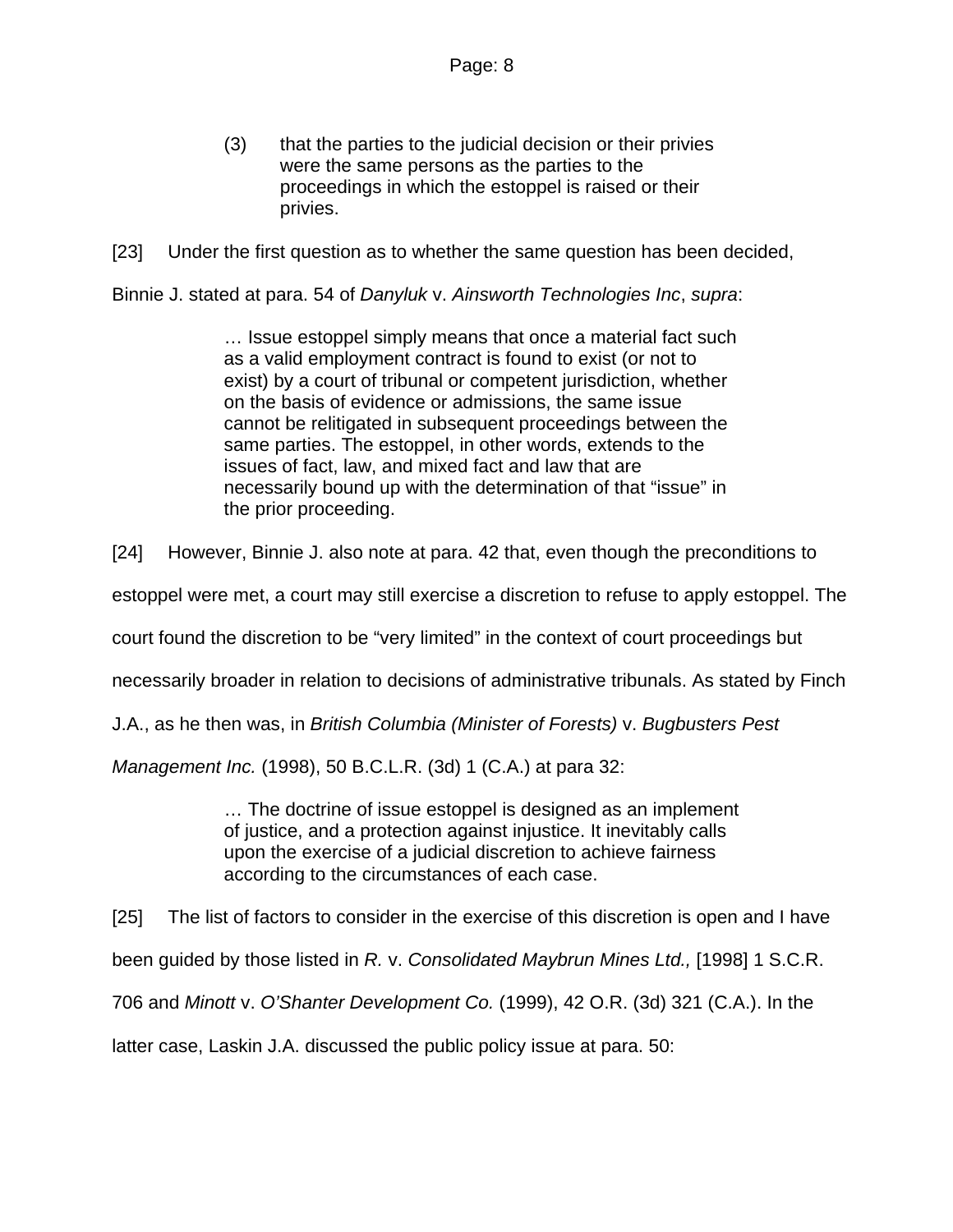Issue estoppel is a rule of public policy and, as a rule of public policy, it seeks to balance the public interest in the finality of litigation with the private interest in achieving justice between litigants. Sometimes these two interests will be in conflict, or, at least there will be tension between them. Judicial discretion is required to achieve practical justice without undermining the principles on which issue estoppel is founded. Issue estoppel should be applied flexibly where an unyielding application of it would be unfair to a party who is precluded from relitigating an issue.

[26] Cases where issue estoppel may be refused require "special circumstances", which include a change in the law or the availability of further relevant material which could not by reasonable diligence be adduced in the first proceeding. It may also work an injustice to apply issue estoppel based on a decision of an administrative tribunal in a civil action for wrongful dismissal.

### **DECISION**

[27] I have concluded that the preconditions for the application of issue estoppel have been met in this case. Both Judge Roy and Judge Cozens decided the same issue of whether there was a substantial breach of the mobile home tenancy based on the no pet rule. Judge Roy made the first decision dismissing the landlord's application and Judge Cozens simply heard a relitigation, perhaps on the misunderstanding that Judge Roy had not already decided the issue. The record available to Judge Cozens was not at all clear about the basis of Judge Roy's decision.

[28] As to the second precondition, I am of the view that Judge Roy's decision was final. The *Act* does not provide any appeal, presumably to avoid inevitable delays, when both the landlord and tenant seek a speedy and inexpensive determination of their rights under the *Act.* That unfortunately has not been the case here because of the confusion and delay caused by the second judgment.